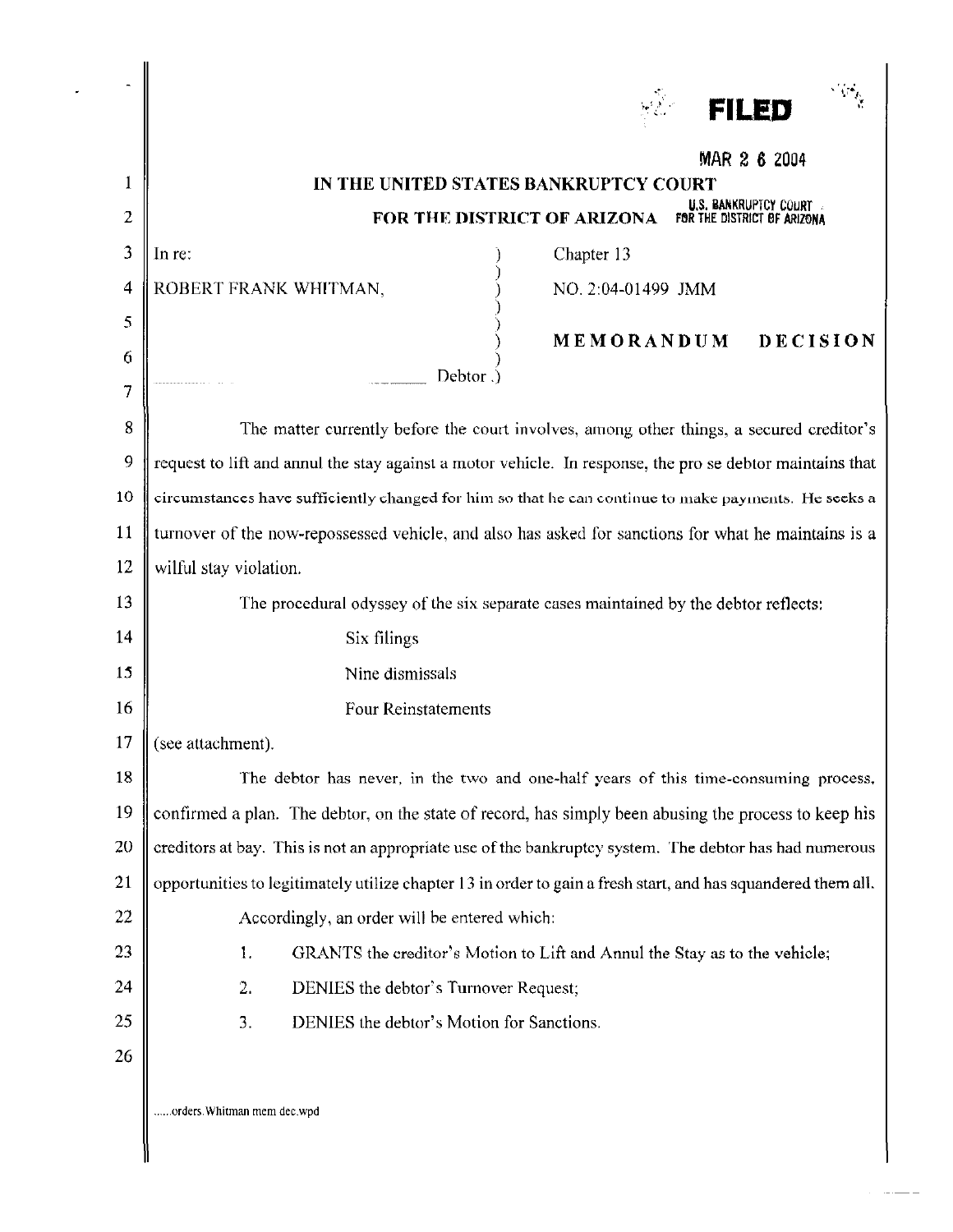Dated this  $\frac{26}{\text{day of March}}$ , 2004. 1 2 Hennes In Maile 3 4 UNITED STATES BANKRUPTCY JUDGE 5  $\setminus$ 6 Copy of the foregoing mailed this 7 J.61Jiday of March, 2004, to: 8 Steve Cox, Esq. Waterfall Economidis Caldwell 9 Hanshaw & Villamana, P.C. Suite 800 10  $\parallel$  5210 E. Williams Circle Tucson, AZ 85711-4473 11 Russell Brown, Tmstee  $12 \parallel P.O.$  Box 33970 Phoenix, AZ 85067-3970 13 Robert Frank Whitman 14 681 E. Constitution Dr. Gilbert, AZ 85296 15 U.S. Trustee 16 | P.O. Box 36170 Phoonix AZ 85067-6170 17 rller B 18 **Judicial Assistant** 19 20 21 22 23 24 25 26 2 . \_ **nrdcrs\_Whitman mem dec.wpd**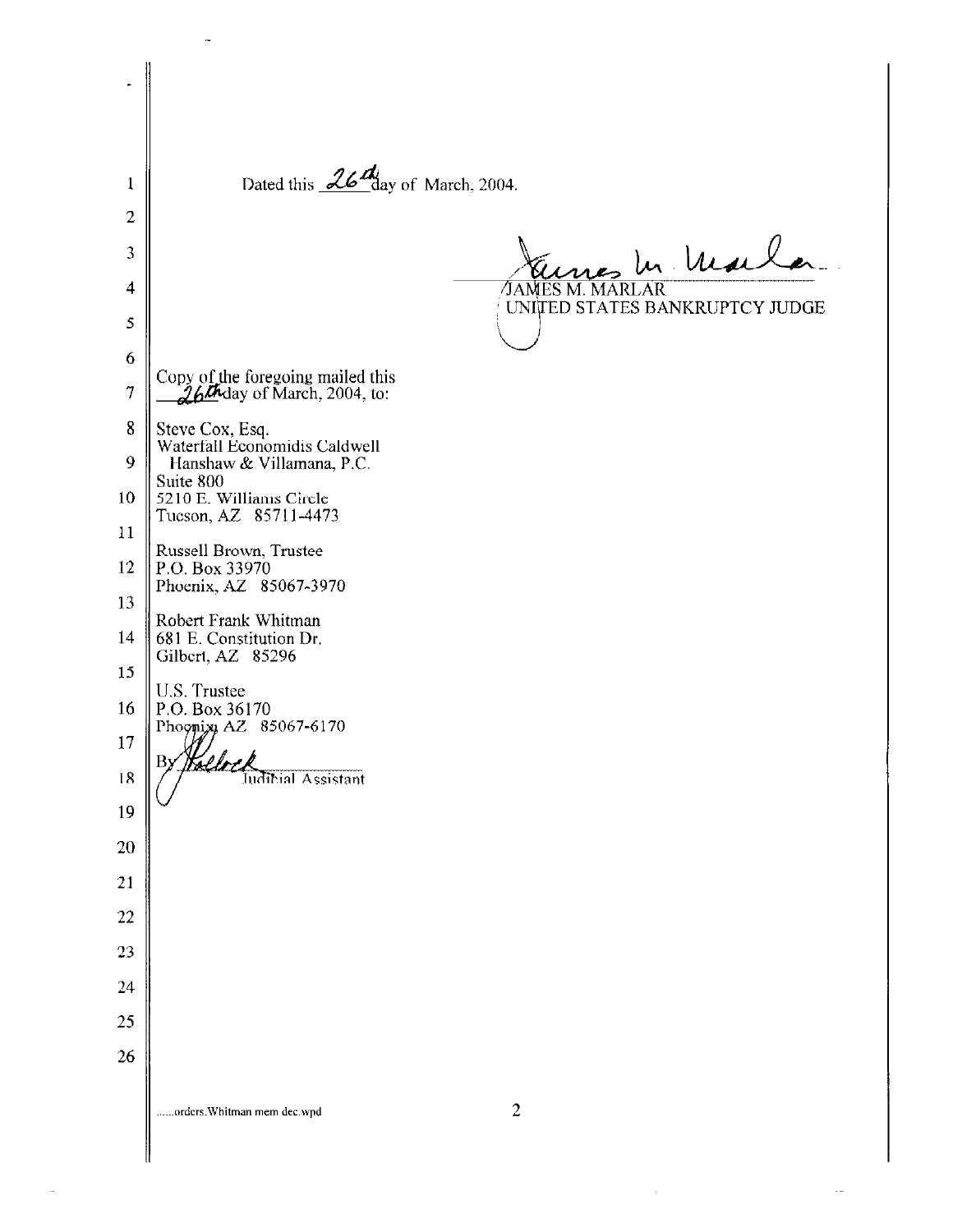### ATTACHMENT

# Whitman History of Dismissals

#### Case No. 01-13589

 $\bullet$ 

| Filed: I   | 10/12/01                                                                                                                                                     |
|------------|--------------------------------------------------------------------------------------------------------------------------------------------------------------|
| Dismissed: | 4/26/02                                                                                                                                                      |
| Reason:    | Order Dismissing Case for Debtor's failure to comply with the Chapter 13<br>procedures Order; make plan payments; and, file 1998, 1999, and 2000 tax returns |
|            | signed on $4/26/2002$                                                                                                                                        |

#### **Case No. 02-07378**

| Filed:     | 5/14/02                                                  |
|------------|----------------------------------------------------------|
| Dismissed: | 9/23/02                                                  |
| Reason:    | Order dismissing case for failure to make plan payments. |

#### **Case No. 02-16205**

| Filed:      | 10/10/02                                                                       |
|-------------|--------------------------------------------------------------------------------|
| Dismissed:  | 1/30/03                                                                        |
| Reason:     | Order dismissing case for failure to make plan payments.                       |
| Reinstated: | Stipulation order to reinstate case signed on 2/12/03                          |
| Dismissed:  | 5/29/03                                                                        |
| Reason:     | Order dismissing case for failure to comply with trustee's recommendations and |
|             | plan remains unconfirmed and plan payments are delinquent.                     |

### **Case No. 03-10243**

| Filed:      | 6/13/03                                                                      |
|-------------|------------------------------------------------------------------------------|
| Dismissed:  | 8/15/03                                                                      |
| Reason:     | Debtor failed to properly bar date notice the chapter 13 plan as required by |
|             | General Order No. 83.                                                        |
| Reinstated: | 8/20/03                                                                      |
| Dismissed:  | 10/14/03                                                                     |
| Reason:     | Debtor failed to properly bar date notice the chapter 13 plan as required by |
|             | General Order No. 83 and debtor has failed to make interim plan payments.    |

 $\ldots$  . The  $\mathbb{Z}$